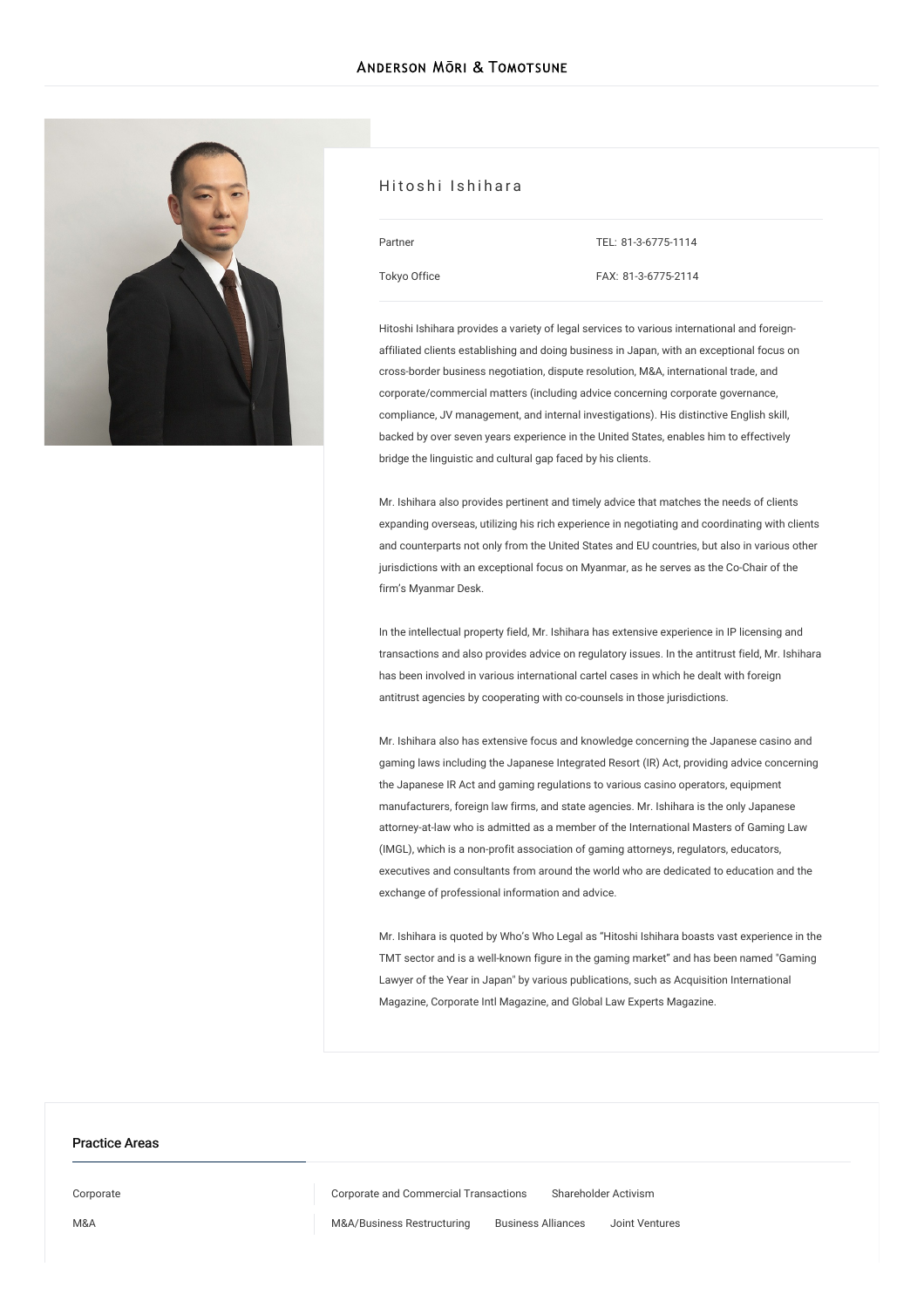| Government Investigations and Crisis    | Corporate criminal |                     |             |
|-----------------------------------------|--------------------|---------------------|-------------|
| Management                              | defense            | Information leakage |             |
| Intellectual Property/Life Sciences/TMT | Trademark/Design   | Copyright and       |             |
|                                         | Prosecution        | Entertainment       | IP Disputes |
| Dispute Resolution                      |                    |                     |             |
| <b>International Trade</b>              |                    |                     |             |
| <b>International Practice</b>           |                    |                     |             |
|                                         |                    |                     |             |
|                                         |                    |                     |             |
| <b>Topics</b>                           |                    |                     |             |
|                                         |                    |                     |             |

The [Gambling](/en/publications/detail/publication_0025009_en_001) Law Review - Edition 7 (Japan Chapter)

[Covington & Burling LLP × Anderson Mori & [Tomotsune](/en/seminars/detail/seminar_0024675_en_001) LPC × FRONTEO Joint Webinar] Gaming, Gambling, and

Best [Lawyers](/en/news/detail/news_0024840_en_001) 2023

| <b>Practice Groups</b> |  |
|------------------------|--|
|                        |  |

[Articles](/en/publications/articles/) May 2022

[Achievements](/en/news/achievements/) Apr 14, 2022

External [Seminars](/en/seminars/external-seminars/) Apr 7, 2022

| Corporate Transaction Group                | Dispute Resolution Group                           | Asia and Emerging Countries Practice Group |
|--------------------------------------------|----------------------------------------------------|--------------------------------------------|
| Corporate Crisis Management Practice Group | <b>Technology &amp; Information Practice Group</b> |                                            |

Sports Betting: Hot Topics in Japan and the United States

## Background

| Mar 2000            | Keio University (LL.B)                   |
|---------------------|------------------------------------------|
| Sep 2008 - Sep 2009 | Associated with Dewey & LeBoeuf LLP (New |
|                     | York)                                    |

## Publications

| The Gambling Law Review - Edition 7 (Japan Chapter)                                                             | The Law Reviews                                                                                                 | May 2022 |
|-----------------------------------------------------------------------------------------------------------------|-----------------------------------------------------------------------------------------------------------------|----------|
| The Gambling Law Review - Edition 6 (Japan Chapter)                                                             | The Law Reviews                                                                                                 | Jun 2021 |
| The Gambling Law Review - Edition 4 (Japan Chapter)                                                             | The Law Reviews                                                                                                 | Jul 2019 |
| With Japan set to build three integrated resorts, operators cast eyes on potential \$33.8 billion casino market | The Straits Times                                                                                               | Apr 2019 |
| Investment Structures under Act for Development of Specified Complex Tourist Facilities Areas (Casino Law)      | <b>NBL1135</b>                                                                                                  | Dec 2018 |
| (2018.12.1)                                                                                                     |                                                                                                                 |          |
| Legalization of Casinos in Japan: The Japan's Casino Implementation Bill                                        | American Gaming Lawyer (Autumn 2018)                                                                            | Sep 2018 |
|                                                                                                                 | Introduction to the Japanese Integrated Resort (IR) / Casino Law LexisNexis Japan (Japan Lawyers Guide 2018/19) | Sep 2018 |
| The Gambling Law Review - Edition 3 (Japan Chapter)                                                             | The Law Reviews                                                                                                 | Jul 2018 |
| Regulation: as long and winding road<br>G3 Newswire May 2018                                                    |                                                                                                                 | Jul 2018 |
| Concepts To Inplement An Integrated Resort in Japan                                                             | American Gaming Lawyer (Spring 2018)                                                                            | Feb 2018 |
| The Gambling Law Review Second Edition (Chapter 15 Japan)                                                       | Law Business Research Ltd                                                                                       | Jun 2017 |
| Gaming Law Review and Economics, VOL. 21, NO. 1<br>Japanese Casino Law                                          |                                                                                                                 | Feb 2017 |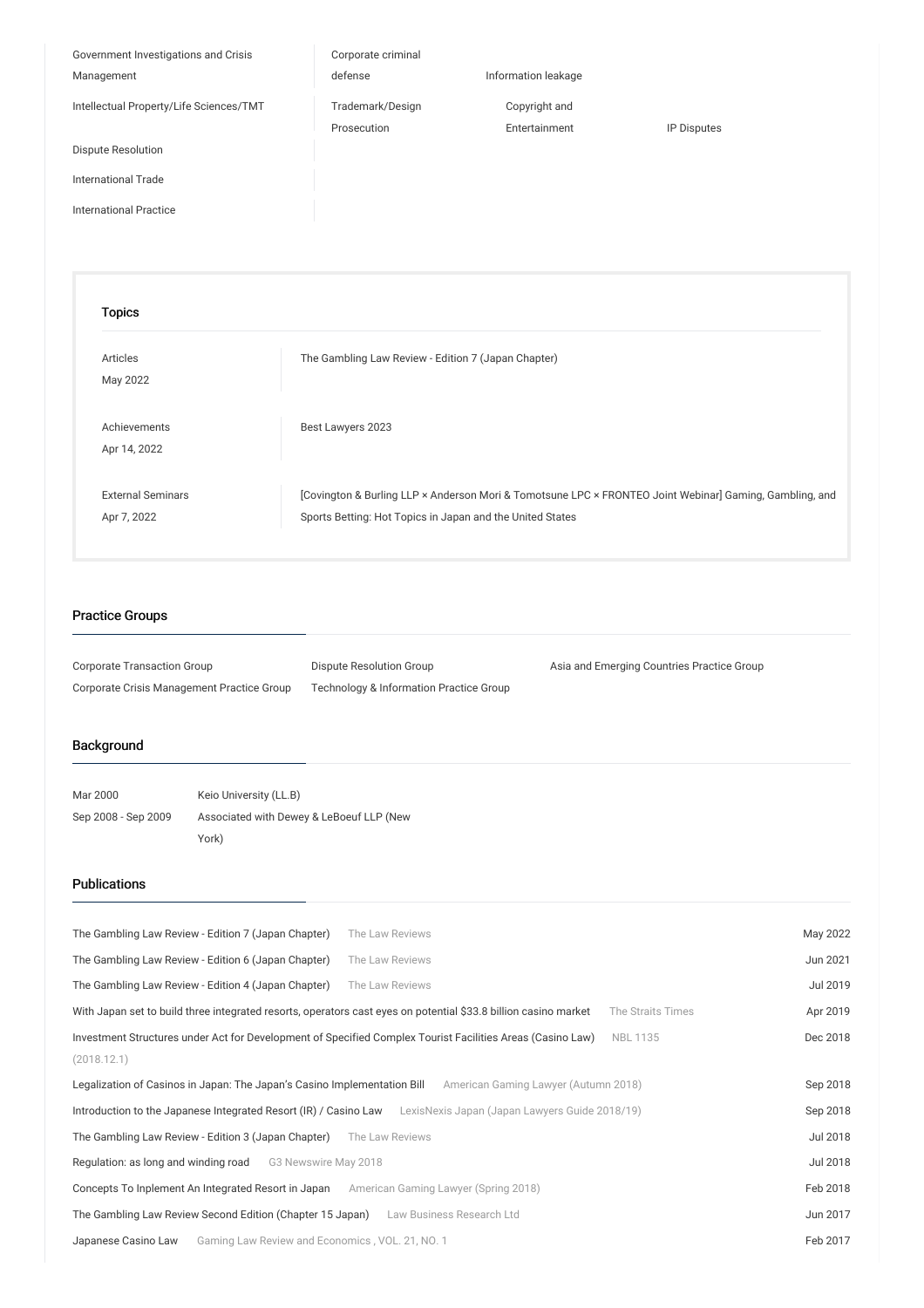| Acquisition International (January Issue)<br>Japan's Gaming Reform                                                                                    | Jan 2017 |
|-------------------------------------------------------------------------------------------------------------------------------------------------------|----------|
|                                                                                                                                                       |          |
| Juego en Japon Legalizacion Primera Fase<br>Revista CASINO, Turismo y Entretenimiento (January Issue)                                                 | Jan 2017 |
| How to convey the message, understanding the difference of the legal regime and customs<br>The Japan Business Law (October                            | Oct 2016 |
| Issue)                                                                                                                                                |          |
| Global Legal Group Ltd<br>The International Comparative Legal Guide to: Gambling 2016 (General Chapter)                                               | Nov 2015 |
| Overview of the Japanese Casino Bill<br>Asian Gaming Lawyer (Spring 2015)                                                                             | May 2015 |
| The Policy Objective of IR Bill -what is the objective and how should it be reached-<br>Japan IR Forum (Website)                                      | Apr 2015 |
| Counseling Room for Legal Problems<br>The Japan Business Law (June Issue)                                                                             | Apr 2015 |
| Global Legal Group Ltd<br>The International Comparative Legal Guide to: Gambling 2015 (General Chapter)                                               | Dec 2014 |
| Introduction to Japanese Business Law & Practice Second Edition<br>LexisNexis Japan                                                                   | Oct 2014 |
| The Japanese "Casino Bill": Potential Sources of Successes and Failures of Cross-Border Dealings<br>LexisNexis Japan (Japan<br>Lawyers Guide 2014/15) | Oct 2014 |
|                                                                                                                                                       |          |
| Excited about the Deep Space being an Attorney representing the National Astronomy Observation of Japan<br>The Asahi Shinbun                          | Jul 2013 |
| Digital                                                                                                                                               |          |
| The International Comparative Legal Guide to: Corporate Governance 2009 (Japan Chapter)<br>Global Legal Group Ltd                                     | Jun 2009 |
| The International Comparative Legal Guide to: Corporate Governance 2008 (Japan Chapter)<br>Global Legal Group Ltd                                     | Jun 2008 |

#### Lectures

| [Covington & Burling LLP × Anderson Mori & Tomotsune LPC × FRONTEO Joint Webinar] Gaming, Gambling, and Sports Betting: Hot<br>Topics in Japan and the United States<br>Fronteo | Apr 7, 2022  |
|---------------------------------------------------------------------------------------------------------------------------------------------------------------------------------|--------------|
| Australasia 2021: Way forward post COVID<br><b>IMGL</b>                                                                                                                         | Mar 11, 2021 |
| Gaming and cryptocurrencies: is gaming the best way to test cryptocurrencies in a digital economy?<br><b>IBA</b>                                                                | Sep 24, 2019 |
| Developing an international integrated resort consortium: Sourcing local partners and collaborating with international expertise<br>Clarion Events Ltd.                         | May 17, 2019 |
| <b>Cross Border Transactions</b><br><b>Chambers and Partners</b>                                                                                                                | Feb 26, 2019 |
| <b>Chambers and Partners</b><br>Speed Speak Tokyo                                                                                                                               | Feb 26, 2019 |
| Gambling and Its Contribution to Economic Growth<br>International Masters of Gaming Law                                                                                         | Sep 6, 2018  |
| IR Casinos in Japan: The Next Big Thing in the Casino Industry<br>International Masters of Gaming Law                                                                           | Sep 12, 2017 |
| Global Gaming Reforms<br>International Masters of Gaming Law                                                                                                                    | Mar 30, 2015 |
| Entry into Myanmar and its Front Line Practices<br>Anderson Mori & Tomotsune                                                                                                    | Feb 12, 2015 |
| Is Skype the limit? Are phone bills a thing of the past?<br><b>IBA</b>                                                                                                          | Oct 23, 2014 |
| Entry into Myanmar and Front Line Management of Risk Factors<br>SMBC Consulting Co., Ltd.                                                                                       | Oct 6, 2014  |
| Legal Issues in Entering the Myanmar Market in the Form of a Joint Venture -Study on the Know-How to Establish a Joint Venture                                                  | Jan 27, 2014 |
| and the Valid and Effective Provisions in Joint-Venture Agreement-                                                                                                              |              |

#### Achievements

| Apr 14, 2022 | Best Lawyers 2023                       |
|--------------|-----------------------------------------|
| Dec 10, 2021 | Who's Who Legal: Sports and Gaming 2021 |
| Oct 9, 2021  | Who's Who Legal: Japan 2021             |
| Apr 15, 2021 | Best Lawyers 2022                       |
| Sep 1, 2020  | Who's Who Legal: Japan 2020             |
| Apr 9, 2020  | Best Lawyers 2021                       |
| Nov 29, 2019 | Who's Who Legal: Japan 2019             |
| Nov 7, 2018  | Who's Who Legal: Japan 2018             |
| Nov 2, 2017  | Who's Who Legal: Japan 2017             |

# Professional Admissions